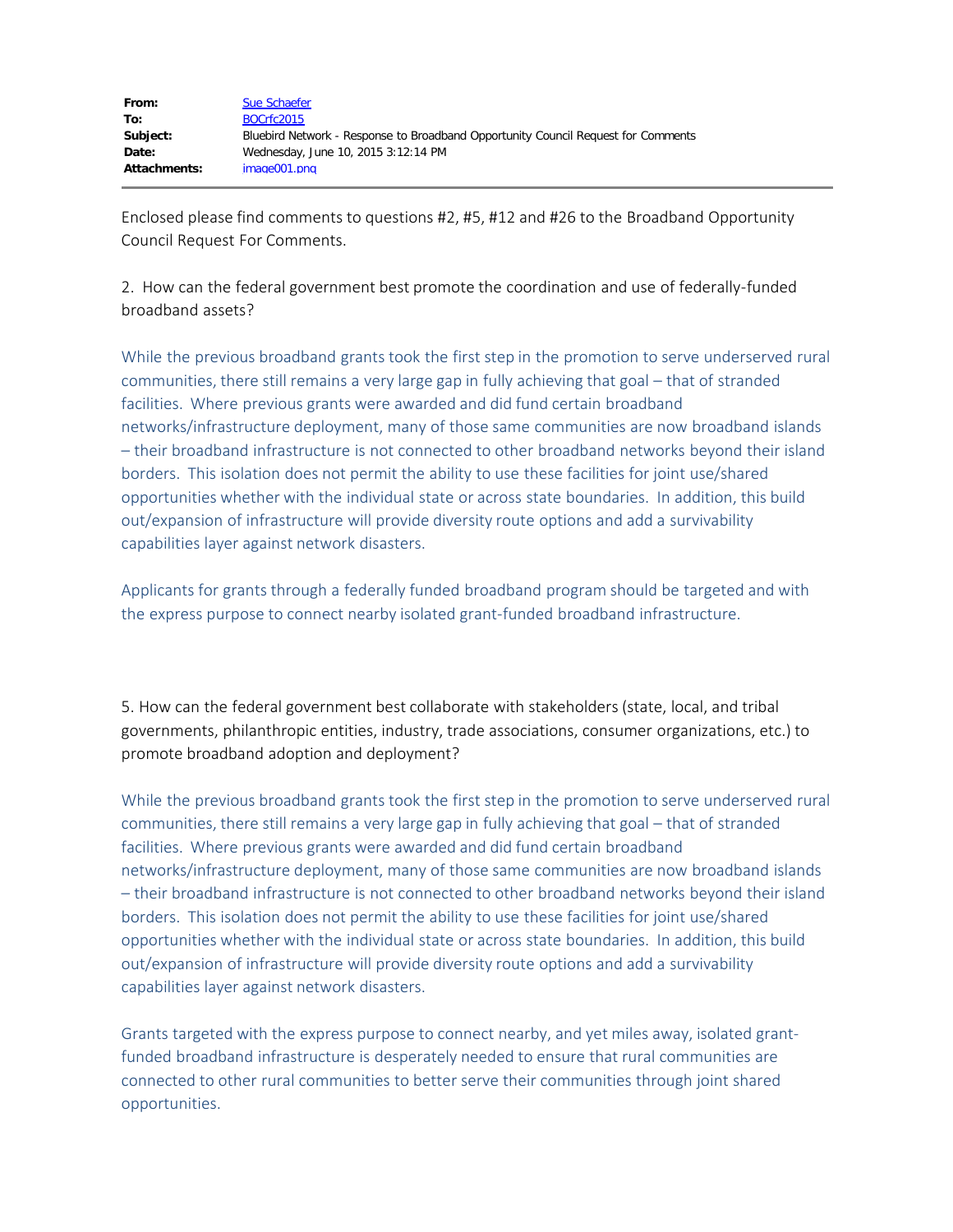12. How can communities/regions incentivize service providers to offer broadband services, either wired or wireless, in rural and remote areas? What can the federal government do to help encourage providers to serve rural areas?

While the previous broadband grants took the first step in the promotion to serve underserved rural communities, there still remains a very large gap in fully achieving that goal – that of stranded facilities. Where previous grants were awarded and did fund certain broadband networks/infrastructure deployment, many of those same communities are now broadband islands – their broadband infrastructure is not connected to other broadband networks beyond their island borders. This isolation does not permit the ability to use these facilities for joint use/shared opportunities whether with the individual state or across state boundaries. In addition, this build out/expansion of infrastructure will provide diversity route options and add a survivability capabilities layer against network disasters.

Targeted grants for the express purpose of connecting these isolated grant-funded broadband infrastructure stranded facilities can provide incentive to serve these otherwise hard to reach and high cost areas.

26. Because the predominant areas with limited or no broadband service tend to be rural, what specific provisions should Executive Branch agencies consider to facilitate broadband deployment and adoption in such rural areas?

While the previous broadband grants took the first step in the promotion to serve underserved rural communities, there still remains a very large gap in fully achieving that goal – that of stranded facilities. Where previous grants were awarded and did fund certain broadband networks/infrastructure deployment, many of those same communities are now broadband islands – their broadband infrastructure is not connected to other broadband networks beyond their island borders. This isolation does not permit the ability to use these facilities for joint use/shared opportunities whether with the individual state or across state boundaries. In addition, this build out/expansion of infrastructure will provide diversity route options and add a survivability capabilities layer against network disasters.

The process to apply and qualify for grants needs to be streamlined. Previous successful BTOP grant recipients should be awarded a preferred vendor status which permits a streamlined application/submission process. These successful past recipients are currently supporting the rural communities with the previously federal funded stranded facility isolation and are better prepared to offer and implement solutions. In addition, should any funding be outside of the NTIA organization, endorsements from NTIA would be very influential in successful deployment of broadband facilities.

Let me know if you have any questions, or wish to discuss. We look forward to hearing from you soon, and we thank you for the opportunity to contribute our thoughts and suggestions.

Regards,